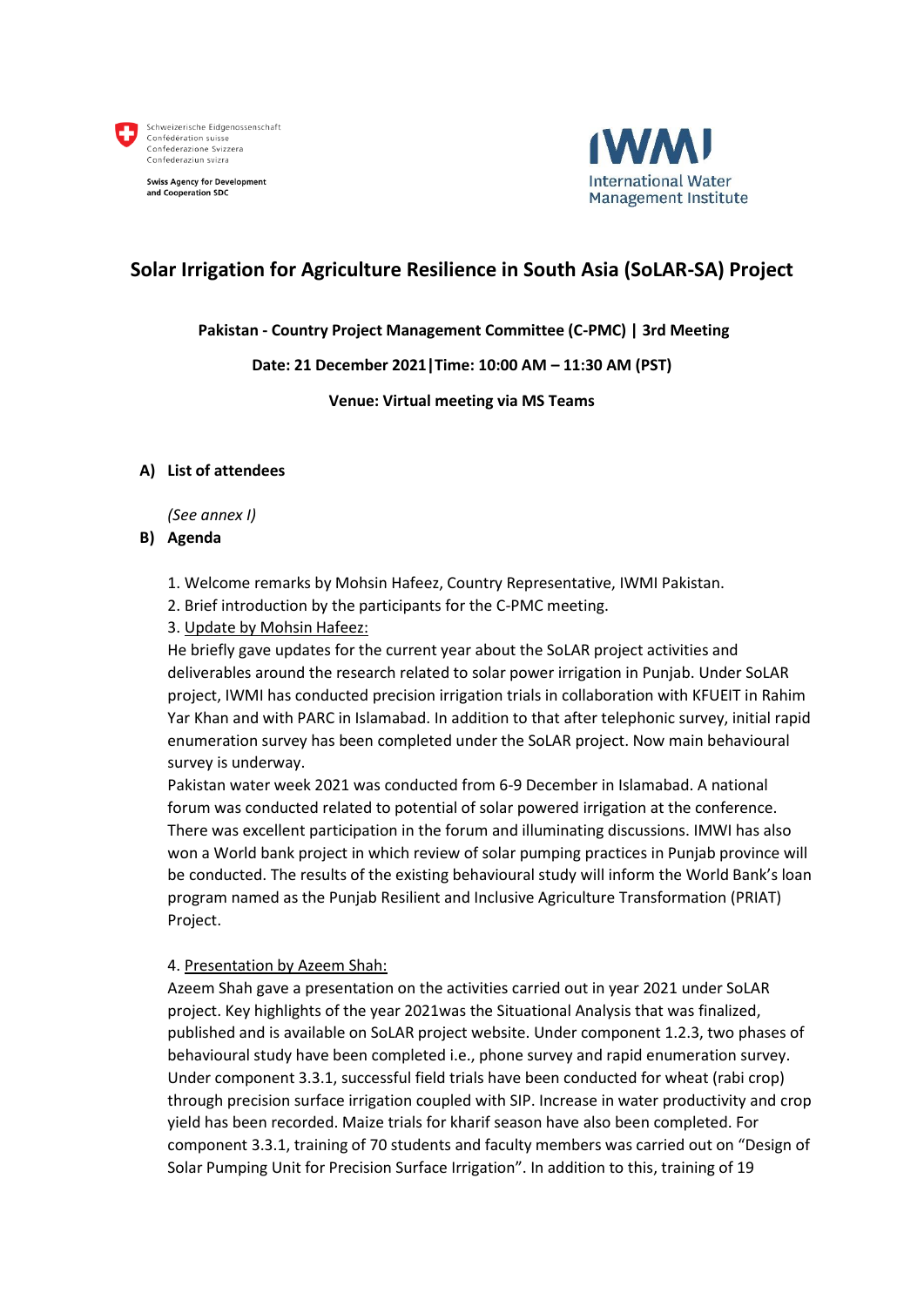farmers was carried out on "Operation and Maintenance of Solar Pumping Unit and Precision Surface Irrigation".

With respect to in-situ measurement of farmer's irrigation behaviour procurement of instruments have been done and will be installed earlier next month. Instrumentation will be carried out in 12 sites for three different categories i.e., groundwater monitoring for solar and diesel pumps, soil moisture analysis and actual energy generated by solar panels. Based on actual energy potential of solar panels, choice experiments will be conducted to inform the policy for selling excess energy back to the grid. Moreover, provincial studies of SIP outlook were conducted in Baluchistan, Sindh and Khyber Pakhtunkhwa. Draft reports for KP and Baluchistan province have been submitted. After going through key highlights, results from phone survey and rapid enumeration survey were presented. To summarize, the findings difference between surveys was presented. SIP farmers in telephonic survey were using other pumps in combination of SIPs, many growing orchards, using drip irrigation and almost all got SIP from government subsidy. SIP famers in rapid enumeration were mostly using SIP only, growing staple crops, using flood irrigation and installed SIP through selffinance.

The results from precision surface irrigation coupled with SIP for Maize crops in Kharif season 2021 with 15 litres per second discharge showed that laser graded bed and furrow field configuration had highest crop water productivity. Now, soil salinity analysis is underway. Soil moisture and salinity data has been gathered with soil tensiometer and electrical conductivity meter, respectively. Modelling for the soil salinity analysis is being conducted by Hydrus.

In the second half of the presentation, details of trainings for professional and farmers, specifications of instrumentation of the diesel and solar pumps and key points of national forum seminar conducted as a part of Pakistan Water Week 2021 were given.

#### 5. Deliberations:

**Khalid Jamil (PARC):** Khalid Jamil asked how the information about the size and type of SIP farmers with the consequences of solar pump pumping on groundwater table will get linked. Observation about reconsidering use of ultra-sonic flow meter is that these meters are only accurate in measuring discharge in pipes full of water; otherwise, they are inaccurate.

**Muhammad Ashraf (KFUEIT):** Md Ashraf asked that for farmers using SIP in conjunction with diesel pump, for how long will the diesel pump get used? He highlighted that in Nov-Jan period, canal water is unavailable, and farmers mostly compensate shortage of water and low discharge of SIP with use of diesel pumps.

As a result of precision surface irrigation results, many farmers have approached him to learn about water saving as it subsequently results in cost saving. He also suggested to study Bahawalpur desert area where many farmers have SIP, they grow one crop a year (wheat) and they use gypsum to counter saline water.

**Azeem Shah (IWMI):** Azeem Shah in his reply to these questions said that current survey was being conducted with 624 farmers (half sample is SIP and half is non-SIP farmers). Extensive information was being collected i.e., cropping pattern, irrigation routine, types and capacities of pumps used and duration of groundwater pumping. Calculations for groundwater abstraction for both SIP and non-SIP farmers will be carried retrospectively. These calculations will be supplemented with in-situ instrumentation. Data from instrumentation will be collected throughout the remaining duration of project and after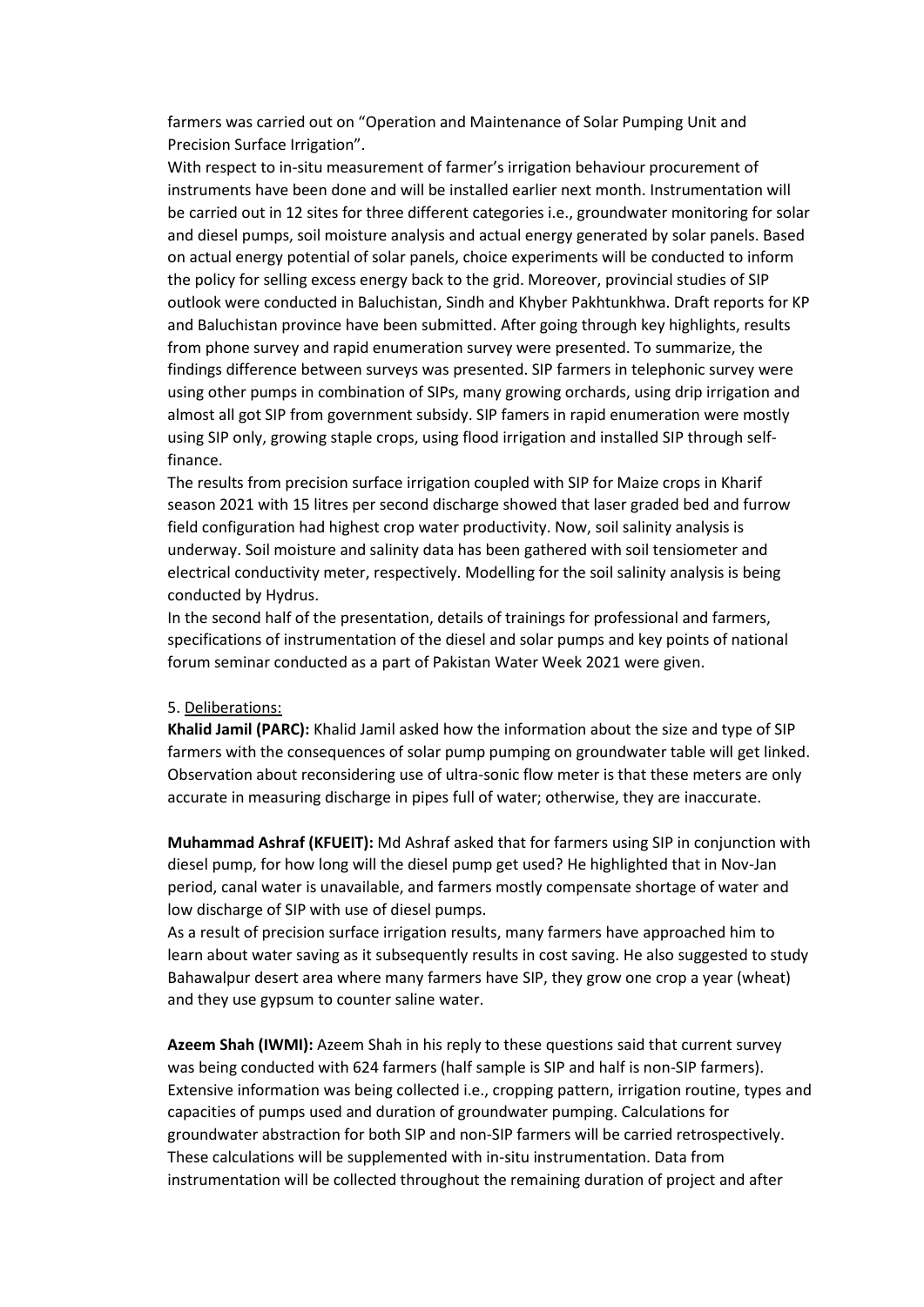regular intervals, IWMI team will try to correlate the data with the survey findings. Subsequent report will include recommendations on how/what/where do we expect groundwater depletion with regards to SIPs.

As far as use ultra-sonic flow meter is concerned, the team can discuss possibilities around that. Addressing the comment by Md Ashraf about interest shown by farmers in learning water saving techniques, Azeem Shah replied that it will be his goal that at the end of precision surface irrigation trials, his team could come up with simple guideline for specific soil type and land configurations regarding precision surface irrigation parameters. Thus, farmers across Pakistan can make use of those guidelines.

**Tahir Anwar (FWMC):** Tahir Anwar commented that he had recently travelled to Baluchistan (Mastung, Pishin, Kalat and Kila Abdullah area), and mentioned that there was an indiscriminate increase in SIPs across that region. Will your study provide policy guidelines for Baluchistan?

**Azeem Shah (IWMI):** Azeem Shah responded that as part of provincial studies, we have received study on SIP outlook on Baluchistan. Additionally, FAO in 2019-20 did a study on solar suitability mapping. Now we are conducting detailed survey on irrigation behaviour of farmers related to SIPs. Hopefully we can come up with substantial recommendations for SIPs.

**Mohsin Hafeez (IWMI):** Mohsin Hafeez asked PARC that how will we be able to compare SIP coupled with drip irrigation system with other systems? If we have not done it yet, can we do it in future trials?

**Bashir Ahmad (PARC):** Bashir Ahmad responded to the question that they have planned SIP coupled with HEIS for wheat season and trial is underway. They are also collecting data from farmers in the Thal region who are using SIPs with flood irrigation. On the other hand, they are collecting data from farmers growing orchards with drip irrigation system. In the end, they will calculate water efficiency for both types of farmers.

**Mohsin Hafeez (MH):** As OFWM emphasized about SIP coupled with drip irrigation trials. We need to carry out such experiments at either PARC or KFUEIT.

6. Work plan for year 3: AS presented the work plan for year 3 of the Solar project to the CPMC members which was unanimously approved by all stakeholders.

#### 7. Discussion on Workplan:

**Muhammad Ashraf (KFUEIT):** He agreed with the work plan, and he highlighted that focus of farmer is on water saving and from my experience pivotal thing is educating the farmer. Farmers are very receptive as saving water ensures cost saving. Most farmers are using laser levelling. Work needs to be done at policy level as water can be saved through bed and furrow and laser grading. Machinery for these methods and technology need to be made available through appropriate policy formulation.

**Tahir Anwar (FWMC):** He endorsed the work plan, and also suggested to discuss this with DG of FWMC. It is an executive department of Ministry of Food Security and Research.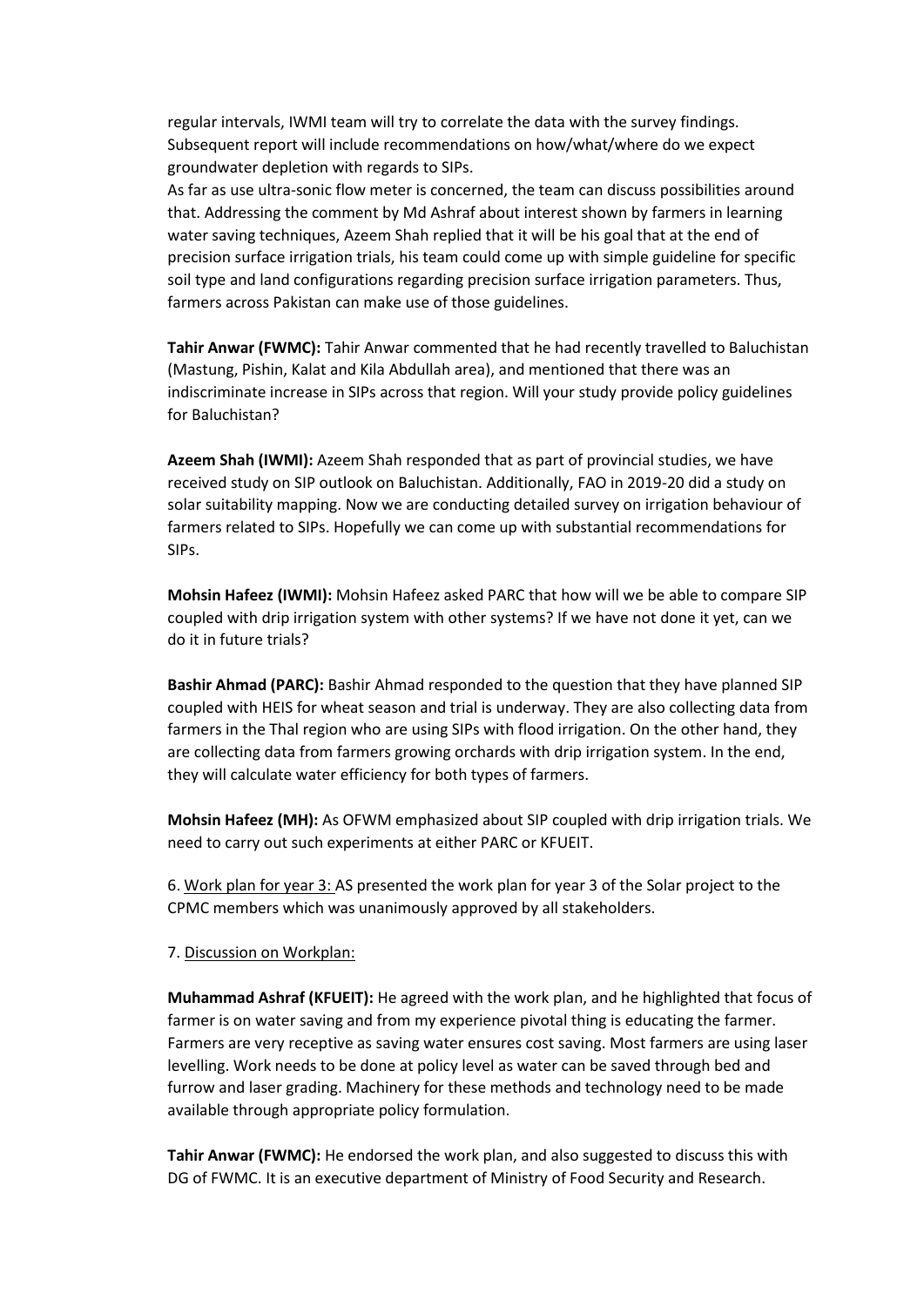**Azeem Shah (IWMI):** He replied that DG FWMC is already member of steering committee and most of the project updates are already with him. Moreover, I will go to Islamabad and meet him, brief him about the project updates/ work plan, and seek his feedback. He was invited to CPMC meeting but could not attend due to some other commitments.

**Bashir Ahmad (PARC):** He endorsed the workplan and commented that PARC is already conducting trial on raised beds, but machinery is an issue. We have imported machinery and tried to indigenise through local manufacturers. He also commented about portable SIPs used in Thal region and many benefits of using portable SIPs in terms of efficiency. Portable SIPs solve security issue, and also can be used for domestic electricity consumption and to cut fodder.

**Khalid Jamil (PARC):** He mentioned that his team has already compiled a complete report on adoption pathway of portable SIP and behaviour of farmers with regards to portable SIP in the Thal region. They have also estimated the upscaling of portable SIP based on biophysical and socio-economic factors. He suggested instead of going for low discharge, they can instead adopt portable high discharge SIPs, so farmers can have low irrigation time and use it for other purposes as stated earlier.

**Azeem Shah (IWMI):** He commented that his team can design trainings around portable SIPs under training component of the SoLAR project.

Closing remarks by Azeem Ali Shah.

*Meeting notes prepared by Md Zain Bin Akbar, IWMI Pakistan.*